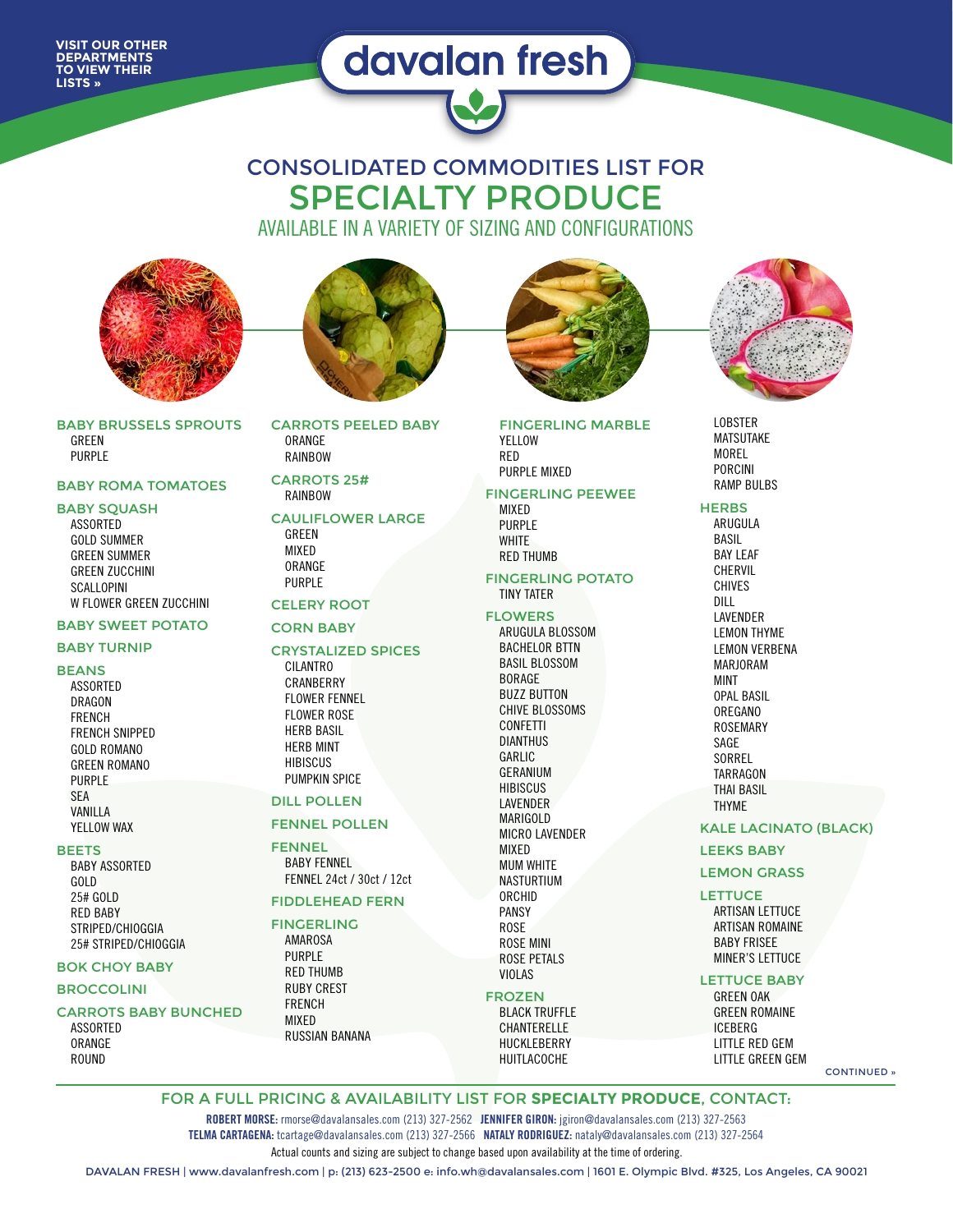# davalan fresh

CONSOLIDATED COMMODITIES LIST SPECIALTY PRODUCE

AVAILABLE IN A VARIETY OF SIZING AND CONFIGURATIONS

LOLA ROSSA MIXED LETTUCE RED CHARD RED OAK RED ROMAINE TANGO

#### LETTUCE HYDRO

BOSTON GREEN BOSTON RED FIRECRACKER MIZUNA MI71INA RED SORREL UPLAND CRESS 12ct UPLAND CRESS LAKEVILLE

#### LIME LEAVES KAFFIR

#### **MACHE**

LAKEVILLE (HYDRO) NEWSTAR ORGANIC ORGANIC GIRL BLEND CELLO ORGANIC GIRL CELLO

#### MICRO/PETITE GREENS

AMARANTH AM. CARNIVAL MIX ASIAN MIX BASIL CHIVE DIJON MUSTARD HEART OF FIRE INTENSITY MIX ITALIAN PARSLEY LAVENDER LEMONGRASS MIREPOIX MIXED FLOWER BLEND NASTURTIUM LEAF ORCHID PEA GREENS PEPPER CRESS POPCORN SHOOTS RAINBOW SEAGRASS SEASON MIX SHISHO BICOLOR SHISHO GREEN SHISHO RED SORREL **TARRAGON** THYME WASABI WATERCRESS RED

# MINI WATERMELON CUKE

# MUSHROOM FRESH

ABALONE ASSORTED 5# CELLO ASSORTED EXOTIC CELLO ASSORTED FANCY CELLO BEAR TOOTH BLACK TRUMPETS BLACK TRUFFLE BLUE FOOT BUNASHIMEJI BROWN BUNASHIMEJI WHITE CAULIFLOWER CHANTERELLE CHICKEN OF THE WOODS ENOKI FRIED CHICKEN HEDGEHOG HEN OF THE WOODS/MAITAKE LOBSTER MAITAKE MATSUTAKE MOREL BLACK MOREL BLONDE MOREL GRAY MOUSSERON NAMEKO OYSTER (CANADA, USA) OYSTER KING OYSTER YELLOW PERSIMMON PIOPPINI POM POM PORCINI PORTABELLO SHIITAKE (CAL, CHI) ST. GEORGE SUMMER TRUFFLE PEELINGS WHITE CHANTERELLE WHITE TRUFFLE WOODEAR YELLOW FOOT

#### MUSHROOM DRY BLACK TRUMPET **CFPS** CHANTERELLE FORREST MIX

HEN OF THE WOODS LOBSTER MATSUTAKE MOREL

**OYSTER** PADDYSTRAW PORCINI PORTABELLO SHIITAKE WOODEAR

#### OHBA/SHISO LEAF

LEAVE RED AOJISO LEAVE

# PARSLEY ROOT

#### PURPLE ARTICHOKE BABY

RADISH

BREAKFAST CINCINNATI EASTER ICICLE PURPLE NINJA PURPLE PLUM SNOW BALL WATERMELON RADISH

#### RAINBOW CHARD

#### RAMPS

FRESH BULB FRESH

#### ROMAINE HEARTS GARDEN HEARTS PETITE

**ROMANESCO** BABY ROMANESCO

LARGE 16ct / 12ct ROOT SAMPLER

# **SAFFRON**

#### SALAD

ASIAN MIX BABY ARUGULA BABY ARUGULA ORGANIC BABY KALE BABY WILD ARUGULA BABY WILD ARUGULA ORGANIC BOOST MIX BRAISING RED MUSTARD SPRING MIX SPRING MIX TAYLOR SWEET SPRING MIX TAYLOR REGULAR SPRING MIX ORGANIC TATSOI

# SHISHITO PEPPER

### SPINACH BABY

## SPINACH CELLO

## SPROUTS

ALFALFA CLOVER DAIKON LENTIL ONION PEA SUNFLOWER

#### SQUASH BLOSSOM

#### STINGING NETTLES

#### TI LEAF

#### TINY VEGGIE

CARROT CRUDITE MIX MIXED CARROT MIXED RADISH

#### **TOMATO**

PURPLE CHEROKEES HEIRLOOM CHERRY YELLOW CHERRY GOLD PEAR RED PEAR RED GRAPE HEIRLOOM MIXED GOLD TOMATO YELLOW GRAPE

#### UPLAND CRESS LAKEVILLE

# WHEAT GRASS

#### AGRETTO

#### ALOE VERA LEAVES

ASPARAGUS PURPLE **WHITE** 

BABACO

#### BABY PINEAPPLE "SOUTH AFRICAN"

#### BOILER ONION RED

**WHITE** 

#### CASTELFRANCO

CONTINUED »

#### FOR A FULL PRICING & AVAILABILITY LIST FOR **SPECIALTY PRODUCE**, CONTACT:

Actual counts and sizing are subject to change based upon availability at the time of ordering. **ROBERT MORSE:** rmorse@davalansales.com (213) 327-2562 **JENNIFER GIRON:** jgiron@davalansales.com (213) 327-2563 **TELMA CARTAGENA:** tcartage@davalansales.com (213) 327-2566 **NATALY RODRIGUEZ:** nataly@davalansales.com (213) 327-2564

DAVALAN FRESH | www.davalanfresh.com | p: (213) 623-2500 e: info.wh@davalansales.com | 1601 E. Olympic Blvd. #325, Los Angeles, CA 90021